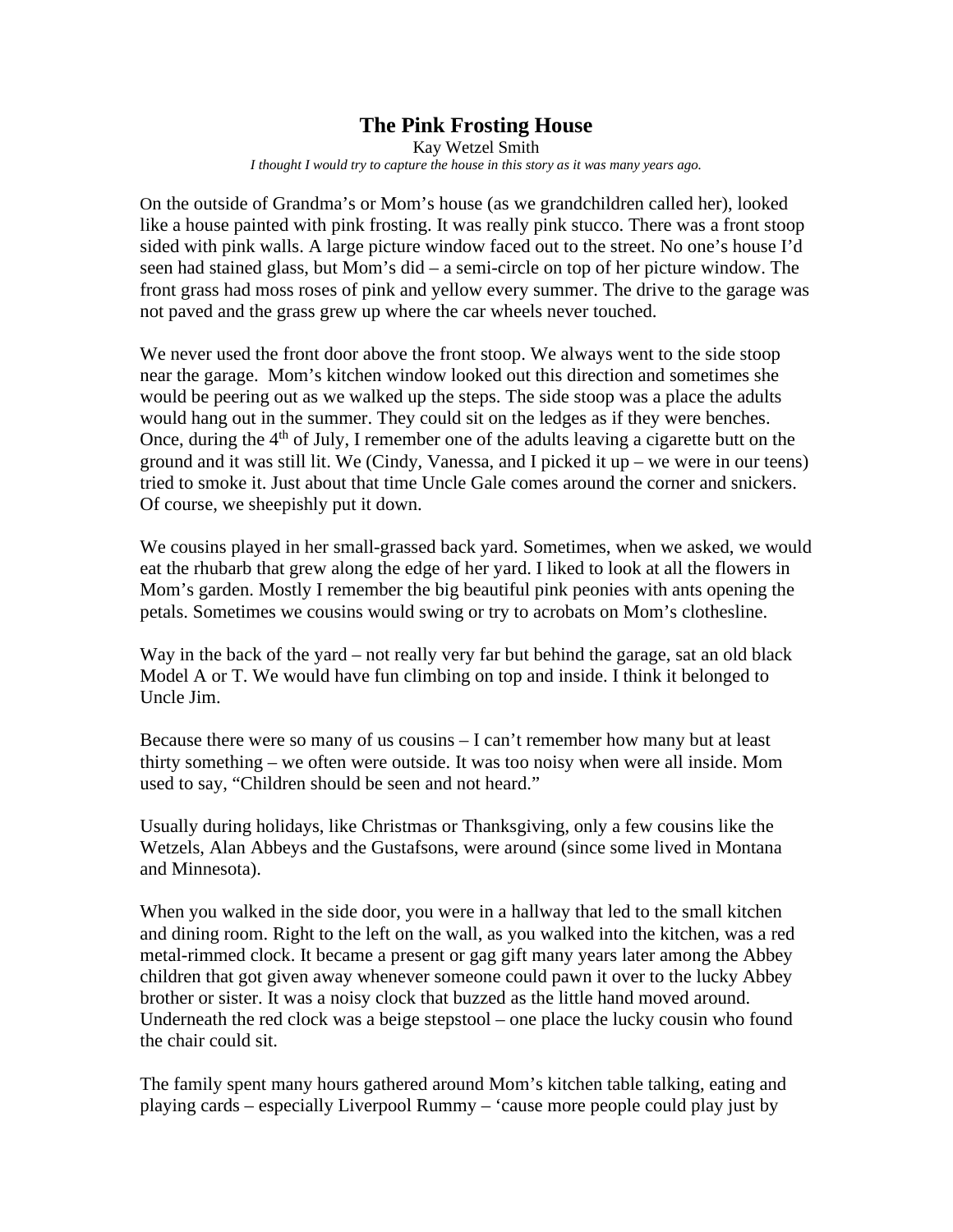adding more decks of cards. The older cousins were eventually allowed to play Liverpool Rummy. We always waited for Mom to bring out her stash of candy during the games.

Mom was a very good cook and could make something taste good out of even her leftovers. On holidays, she would always make this fruit salad – I don't remember all of the ingredients, but it used canned peach pie filling, pineapple, and fruit cocktail, for sure. Mom's "bar" on holidays was next to the kitchen sink. The older cousins got to have Tom & Jerry's with brandy or wine. The Tom part was fluffy white eggnog with nutmeg sprinkles. Mom's wine was always Mogen David.

Because we lived in Beulah, we seldom stayed at Mom's house. Once we stayed when our little sister, Marsha was born. Mom made us the best macaroni and cheese at night. In the morning, the toast was real special. Who ever remembers it like this? She took a 2 pronged meat fork, stabbed the bread and hung it over the electric stove burner, toasting each side separately – U-m-m. Sometimes when my cousin Vanessa came to town, I got to spend the night. It was hard to believe that 6 girls shared the eave-dropped upstairs room. One summer, Aunt Colleen slept in one bed near the window and Vanessa and I slept in the other bed. Colleen had the radio blasting next to her and the window open. I thought, so this is the curious thing that happens when you become a teenager! The Abbey boys slept in the other room – there were only 3 of them. In front of the window sat an old stand that I admired. It was because it had a pretty copper lining. But… I think Uncle Alan had Playboys in it! We found his other hiding place, too – in the little door under the eave and bed.

Back downstairs was the living room with the stained glass window and a wool burgundy or red-colored Oriental rug. There was a picture of our Grandpa Oran above the television. Next to the living room was Mom's bedroom and a front room. The front room had a picture of some cherubs (became very popular in the 90's because of angels and the modern cherubs were a copy of this old one). There were always African Violets with purple flowers in the room. I always liked seeing live plants. Mom also always had a sprig of some plant in a water glass in her kitchen window to start a new plant. More importantly, in the front room, was a piano. Though I never took lessons for very long, I always loved hearing others play. When Aunt Donna came home, she would play from ear. My fondest memories were at Christmas when we gathered around the piano and sang Christmas carols. Another mainstay in this room was a sheet music storage table. It was fun to look through the old songs and try to play them. One sticks out – "By the Light of the Silvery Moon." Many years later, I was given 2 of Mom's old sheet music. I still have them – framed.

Mom's bedroom was very small – barely room for her double bed, mirrored-dresser and 6-foot high wardrobe. We cousins liked to look through her jewelry she had sitting out on her dresser. I think it was mostly costume jewelry. My favorite was her large pink sparkling earrings. One year when I was trying to find something to wear with my prom dress, Mom came up to our house with those pretty pink earrings and I wore them!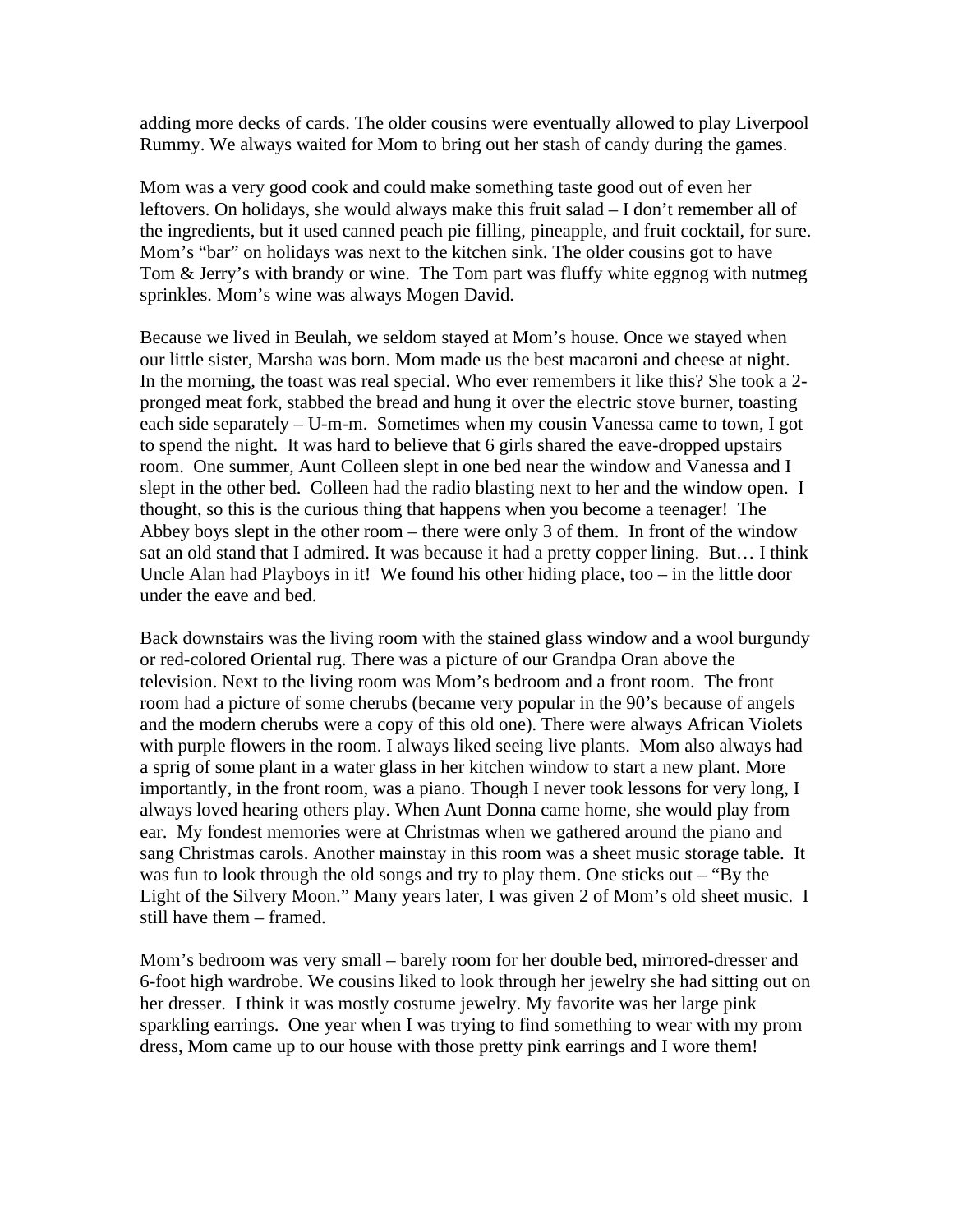I have covered most of the house now – for purposes of memory. The house was just a house. The memories were there because of all the fun we cousins and aunts and uncles had in Mom's house. We learned what I meant to be family in this house – laughter, love, teasing.



Grandma Abbey's house before the  $2<sup>nd</sup>$  addition was completed. I asked my Aunt Colleen why there was not bathroom upstairs with all the kids. She said my Great Grandpa Herman, who probably helped my Grandma Abbey (Mom) financially thought she didn't need it – probably a German's way of thinking as he came from Germany in 1883. Great Grandpa's house was to the left of this house. He probably moved into it about the same Grandma Abbey moved into hers. He had a house in town, where the older girls would stay when they went to high school but when his wife, Frances Tavis Herman died in 1947, he downsized. Notice the car to the left. This would be his. The trees in front of Grandma Abbey's house became nice shade trees and can be seen in other pictures.

As you walked up the stairs, to the left, was the girls' bedroom, there were 2 double beds and 1 single bed. Colleen's bed was next to the window. I wondered how it worked, but at times, 3 girls slept in 1 bed. Maybe 1 of the young girls slept with 2 older girls. On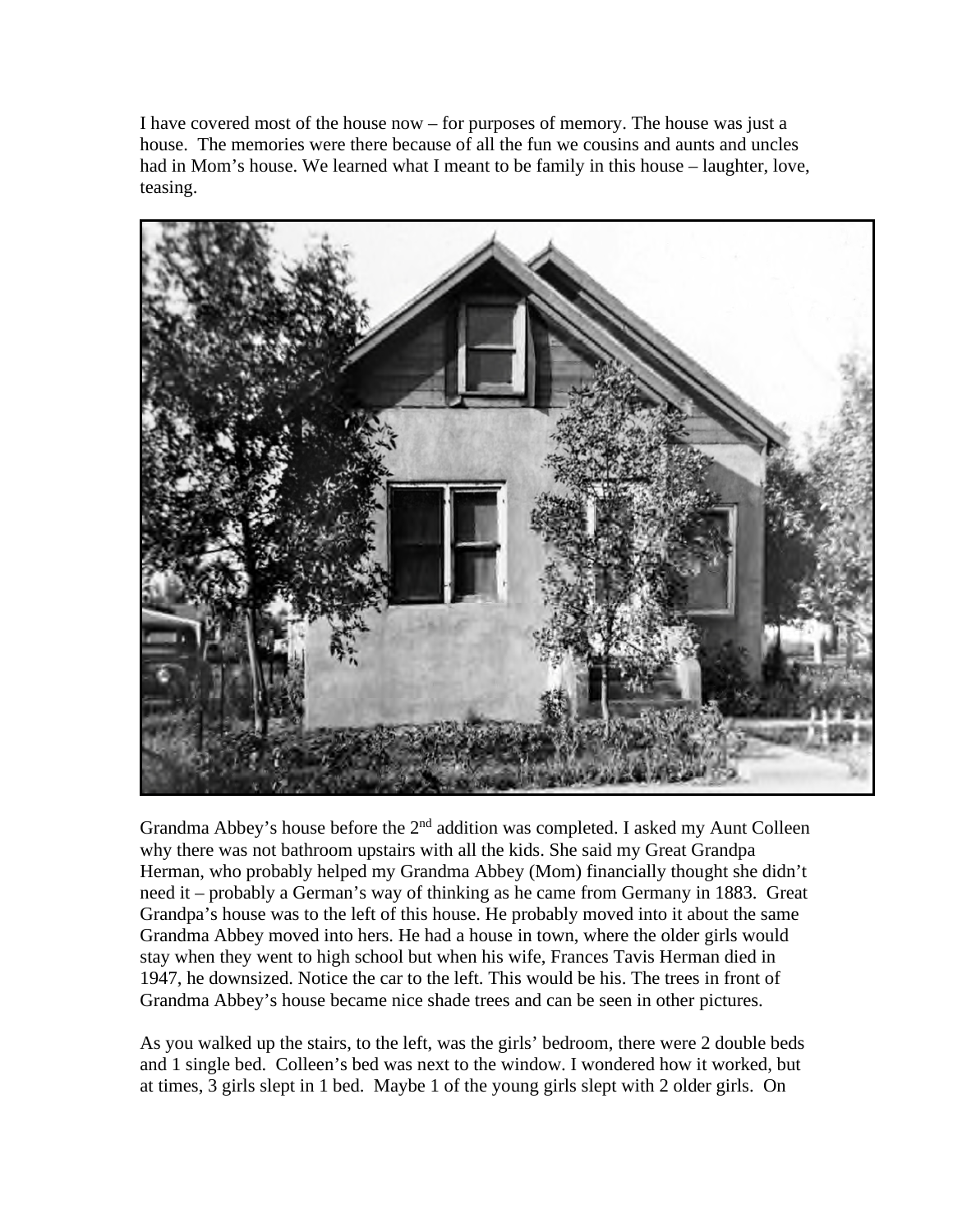the opposite side of the hall was the boy's bedroom. There were 2 double beds in this room.

More than likely Gale got 1 bed and when he left for the military, the boys each got their own bedroom. I loved this room because, there was a small cabinet-like table with a shiny copper lining. Many years later, when I had planned a 75<sup>th</sup> birthday Mass for my Grandma Abbey, she wanted me to take something. I mentioned that cabinet but then said no. Evidently my Mom liked it because she nudged me to take it. It became Mom's and it stayed near our dining room table, filled with playing cards for an evening with family and friends to play cards. I found out it was my Great Grandpa Herman's pipe stand. Here it is below, in 2020:

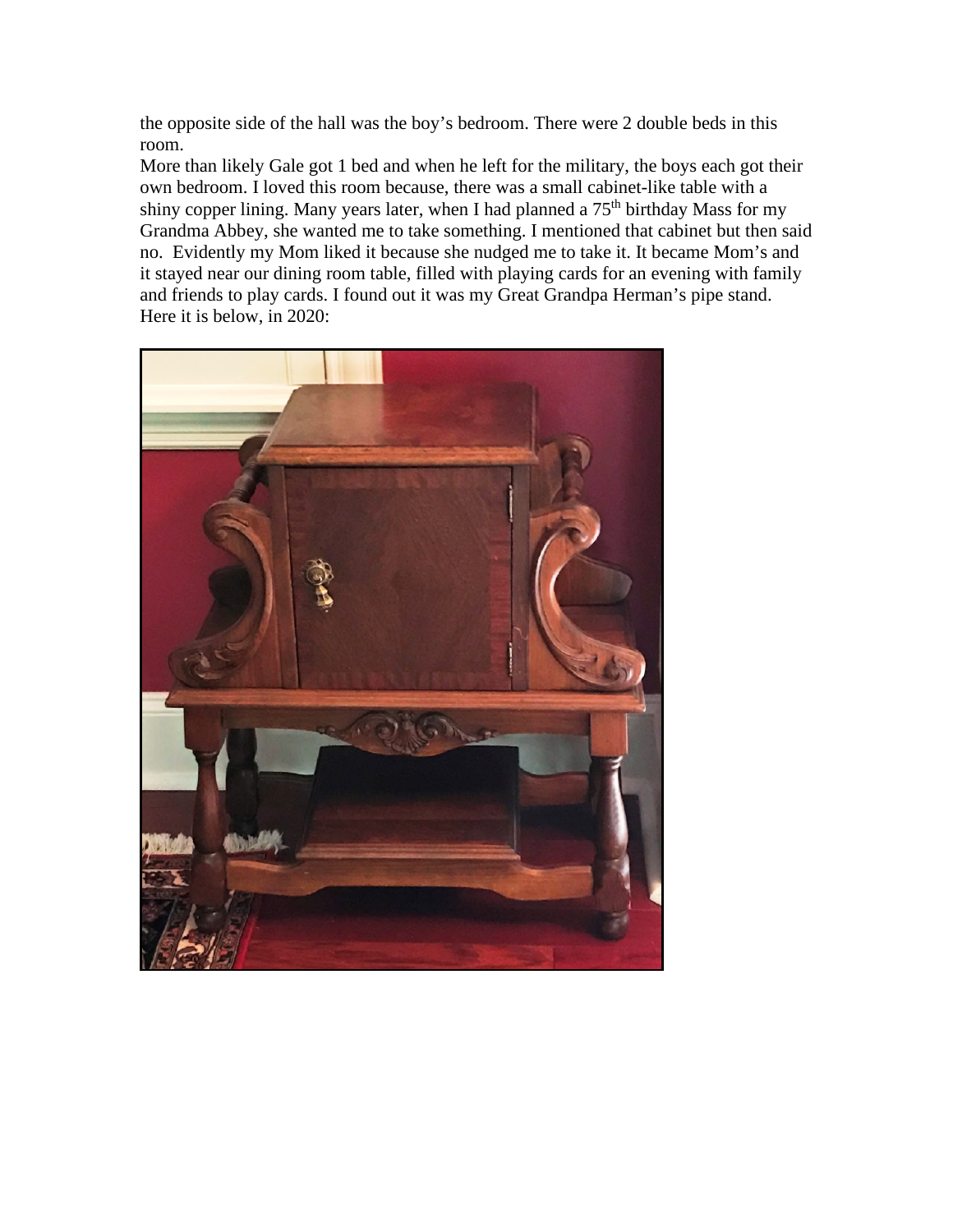

1954: Kay Wetzel in front of Great Grandpa Herman's house. His car was blue, according to my  $2<sup>nd</sup>$  cousin, and is sitting to the right in the picture. I loved to visit Great Grandpa and would wait until he offered me some lemon drops, sitting on the shelf in the corner. He'd offer my mother a shot of whiskey. Sometimes when we'd visit, he'd pull comics out of the attic for me to look at. It was a treat. I remember very well his death as we were at my Grandma Abbey's home next door for the Christmas Eve meal and they had taken a meal over to him because he didn't feel like coming over. A couple of the Abbey girls came back crying.



1959 Abbey children cousins

Left to Right Back row: Cindy Gustafson, Barry Wetzel, Vanessa Dolce, Kay Wetzel, Doug Lang Front Row: Kim Wetzel, Mike Dolce, Dean Lang, David Lang, Gary Dolce, Diane Lang, Jan Gustafson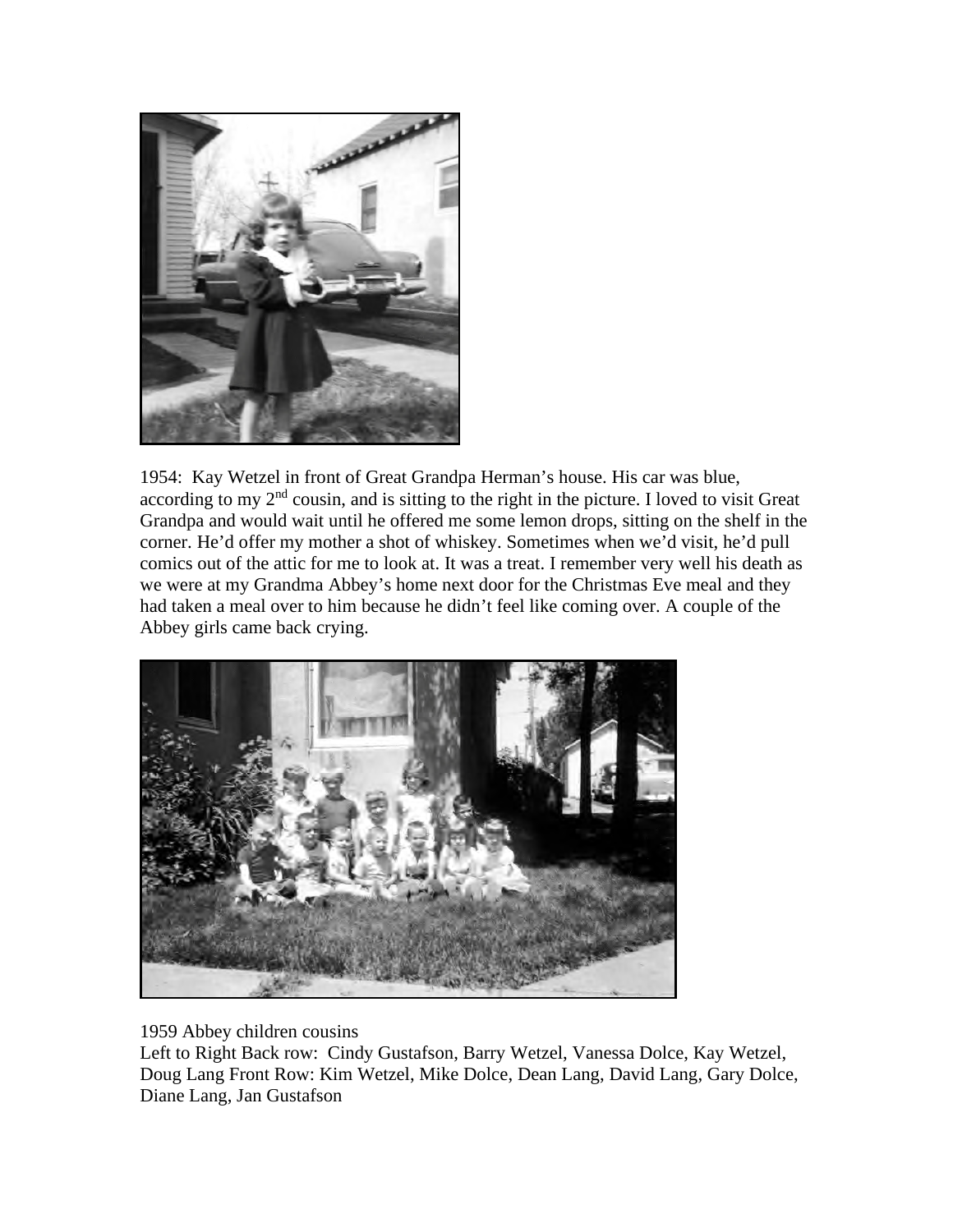

Now you can see why I called it the "Pink Frosting House"! These are the cousins in 1966, but there were more to come. In total, there were 34 grandchildren.

1966 Summer Abbey children cousins; Left to Right Front Row: Jan Gustafson, Larry Flemmer, Denise Lang?, Tammy Dolce, Sandy Flemmer, Stephanie Stasil, Mark Gustafson, Beth Wetzel, Gina Abbey, Paul Flemmer

Back row: Vanessa Dolce, Mike Dolce, Gary Dolce, Kim Wetzel, Barry Wetzel, Cindy Gustafson holding Scott Stasil, Kay Wetzel, Marsha Wetzel, Marie Flemmer

At Grandma Abbey's house 206 East Main Street

The house was moved into about 1947, according to Colleen Abbey, when she was in the 3rd grade.